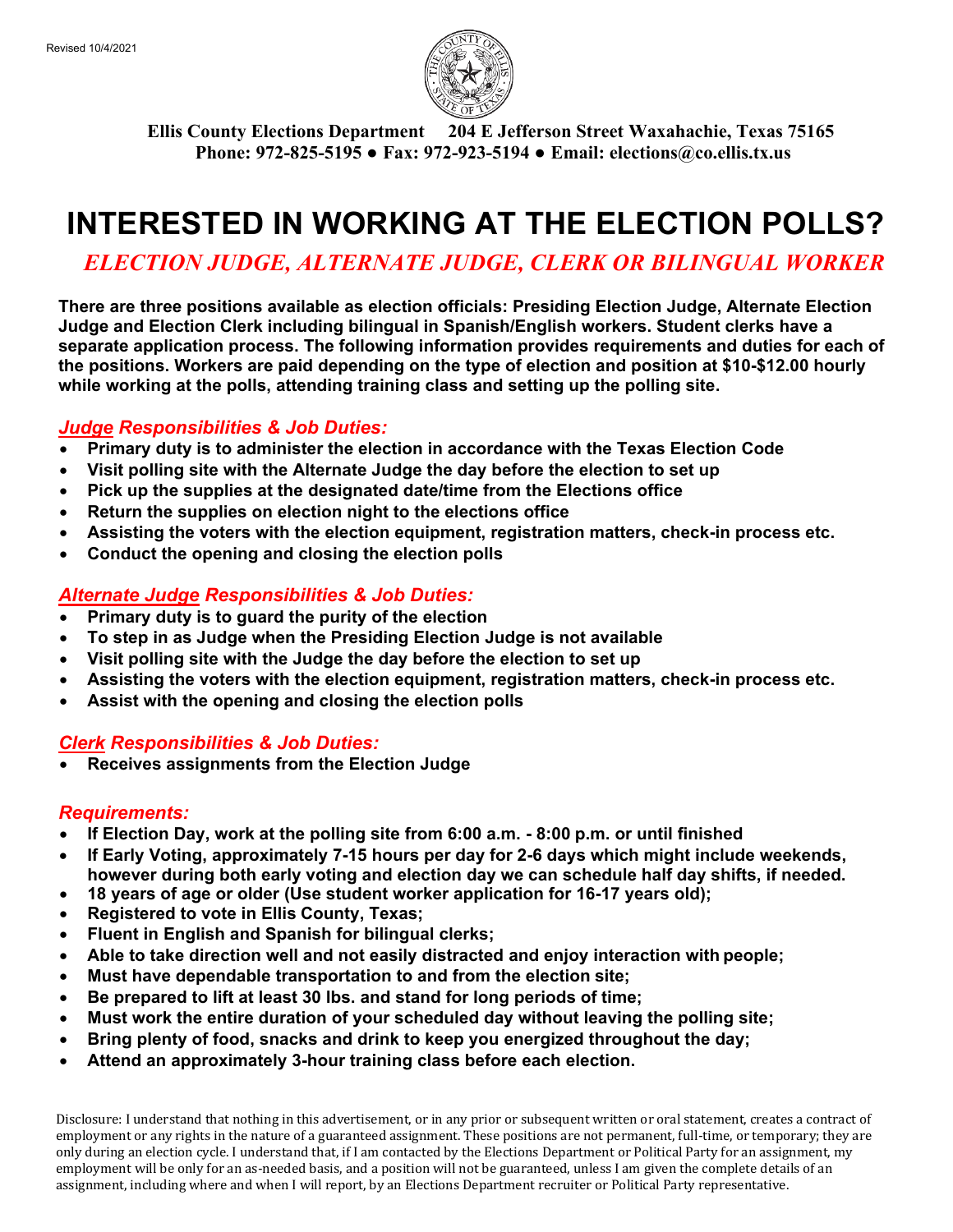

**Ellis County Elections Department 204 E Jefferson Street Waxahachie, Texas 75165 Phone: 972-825-5195 ● Fax: 972-923-5194 ● Email: elections@co.ellis.tx.us**

# **Qualifications to work at the polls**

**Election Judge** - Qualified voter of the election precinct, unless no eligible person can be found inside the precinct, in which case the judge or alternate may be appointed from a different precinct within the political subdivision.

**Election Clerk** – 1. Qualified voter of the political subdivision. 2. A Student Election Clerk (Even if not a registered voter of the political subdivision. Must be a student at an educational institution or home school, 16 or older, have permission to serve and be a US citizen. No more than 2 student clerks may serve in an election day polling place. They must attend a training class.)

**Bilingual Worker –**Interpreter must be a registered voter of the county or an adjacent county. (SB 331 2021)

#### **Texas Election Code Sec. 11.002. Qualified voter.**

(a) In this election code, "qualified voter" means a person who:

- (1) is 18 years of age or older;
- (2) is a United States citizen;
- (3) has not been determined by a final judgment of a court exercising probate jurisdiction to be:
	- (A) totally mentally incapacitated; or
	- (B) partially mentally incapacitated without the right to vote;
- (4) has not been finally convicted of a felony or, if so convicted, has:

(A) fully discharged the person's sentence, including any term of incarceration, parole, or supervision, or completed a period of probation ordered by any court; or

- (B) been pardoned or otherwise released from the resulting disability to vote;
- (5) is a resident of this state; and
- (6) is a registered voter.

(b) For purposes of Subsection (a)(4), a person is not considered to have been finally convicted of an offense for which the criminal proceedings are deferred without an adjudication of guilt.

# **Who CANNOT be an Election Judge or Clerk:**

- **Elected Public Officer (Precinct Chairman is not considered as an elected office)**
- **Employee or relative of opposed candidate on the ballot.**
- **Campaign Treasurer or Assistant Treasurer of a candidate in the election.**
- **Campaign Manager or campaign staff/worker of candidate in the election.**
- **Individual finally convicted of an election offense (deferred adjudication does not constitute a final felony conviction.)**
- **A candidate for a contested office may not serve in an election held on the same day as the election in any precinct in which the office sought is to be voted on. (An uncontested candidate may serve as an election worker)**
- **Note: An incumbent cannot serve since they are disqualified as an elected public officer.**
- **Employee of Ellis County, Texas cannot work at the polls**

Disclosure: I understand that nothing in this advertisement, or in any prior or subsequent written or oral statement, creates a contract of employment or any rights in the nature of a guaranteed assignment. These positions are not permanent, full-time, or temporary; they are only during an election cycle. I understand that, if I am contacted by the Elections Department or Political Party for an assignment, my employment will be only for an as-needed basis, and a position will not be guaranteed, unless I am given the complete details of an assignment, including where and when I will report, by an Elections Department recruiter or Political Party representative.